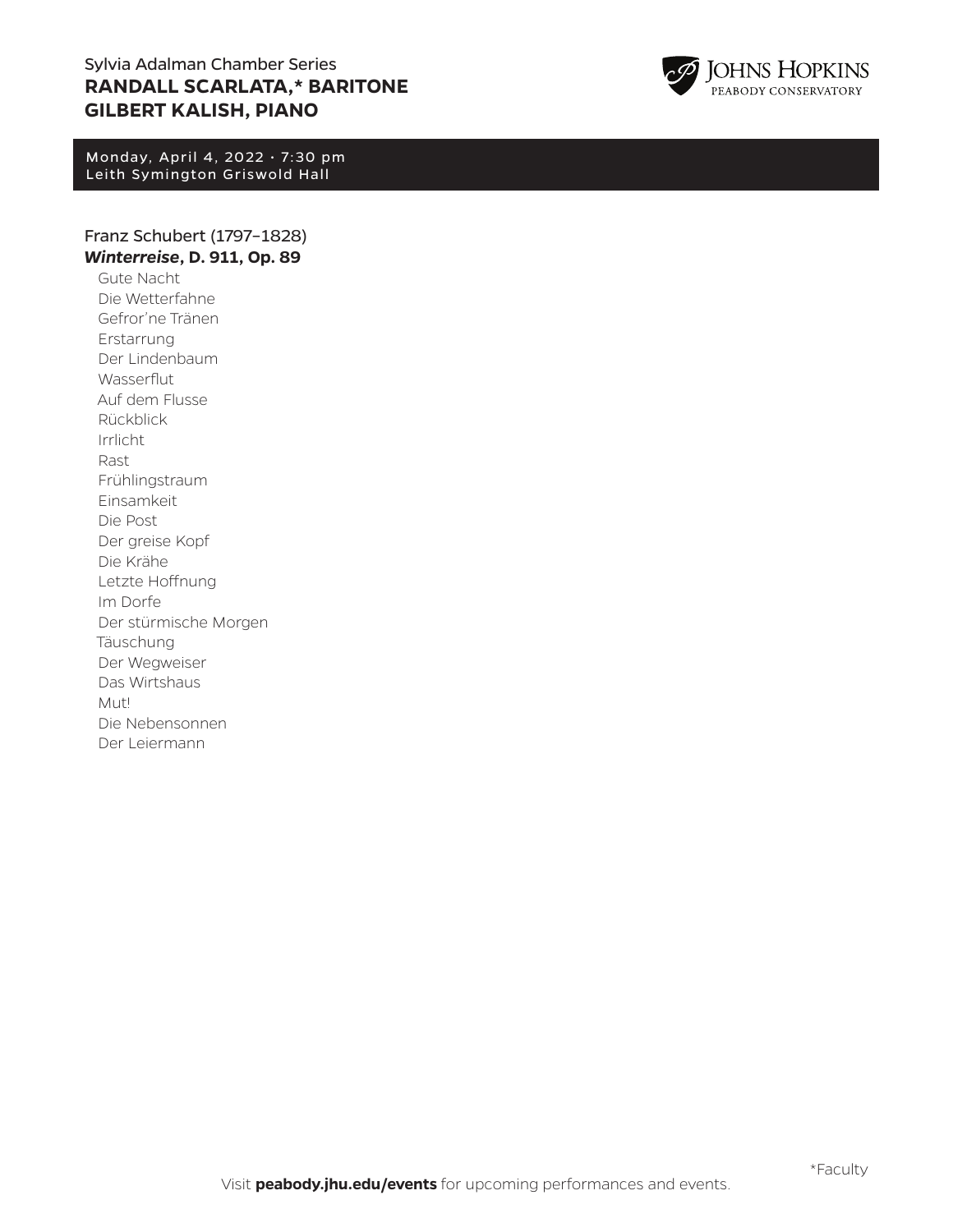# **BIOGRAPHIES**

## **Randall Scarlata**

Baritone Randall Scarlata has been praised by *The New York Times* as "an intelligent and communicative singer" with a "compelling desire to bring texts to life." He has also been acclaimed for his "extraordinary vocal range and colour palette" and "ability to traverse so many different singing styles" (MusicWeb International). *The Daily Telegraph* (London) adds, "Randall Scarlata sings with the assurance of one with nothing to prove."

Known for his versatility and consummate musicianship, Scarlata's repertoire spans five centuries and 16 languages. A sought-after interpreter of new music, he has given world premieres of works by George Crumb, Paul Moravec, Richard Danielpour, Ned Rorem, Lori Laitman, Thea Musgrave, Samuel Adler, Hilda Paredes, Daron Hagen, Wolfram Wagner, and Christopher Theofanidis. He regularly performs the major German song cycles with pianists such as Cameron Stowe, Gilbert Kalish, Jeremy Denk, Jonathan Biss, Inon Barnatan, Peter Frankl, and Laura Ward. He is a regular guest with Chamber Music Society of Lincoln Center, the Philadelphia Chamber Music Society, the Isabelle Stewart Gardner Museum, Lyric Fest, Chamber Music Northwest, the Seattle Chamber Music Festival, Kneisel Hall Festival, and the Skaneateles Chamber Music Festival, among many others. In addition, Scarlata's extensive recording catalog appears on the Chandos, Naxos, CRI, Gasparo, Arabesque, Bridge, Albany, and Sono Luminus labels. His recording of Schubert's *Winterreise* with pianist Gilbert Kalish was recently honored with a Grammy nomination for Best Classical Vocal Solo.

Scarlata has appeared on concert stages throughout Europe, North America, South America, Australia, and Asia. He has been a soloist with the Philadelphia and Minnesota Orchestras, and with the Pittsburgh, San Francisco, American, Sydney, Ulster, Tonkünstler, National, New World, and BBC Symphonies, as well as the early music groups Wiener Akademie, Grand Tour, Tempesta di Mare, and Musica Angelica, among others. Many of the world's great music festivals have sought him out as a soloist, including the Ravinia, Marlboro, Edinburgh, Norfolk, Vienna, Music at Menlo, Gilmore, Salzburg, Norfolk, Aspen, and Spoleto (Italy) festivals.

Scarlata is co-artistic director of the Alpenkammermusik Chamber Music Festival in Carinthia, Austria, during the summer, and gives master classes throughout the United States and abroad. He joined the faculty of the Tanglewood Music Center in summer 2019. He is an associate professor of voice at the Peabody Conservatory and previously served on the faculties of West Chester University and SUNY Stony Brook.

Randall Scarlata holds degrees from the Eastman School of Music and the Juilliard School and was also a Fulbright scholar in Vienna at the Hochschule für Musik und darstellende Kunst.

### **Gilbert Kalish**

Through his activities as both performer and educator, Gilbert Kalish has become a major figure in American music making. Kalish leads a musical life of unusual variety and breadth. A native New Yorker, Kalish studied with Leonard Shure, Julius Hereford, and Isabelle Vengerova. He is a frequent guest artist with many of the world's most distinguished chamber ensembles. He was a founding member of the Contemporary Chamber Ensemble, a pioneering new music group that flourished during the *'*60s and *'*70s. He is noted for his partnerships with other artists, including cellists Timothy Eddy and Joel Krosnick, soprano Dawn Upshaw, and, perhaps most memorably, his 30-year collaboration with mezzo-soprano Jan DeGaetani. Kalish's discography of some 100 recordings encompasses classical repertory, 20th-century masterworks and new compositions. Of special note are his solo recordings of Charles Ives' Concord Sonata and Sonatas of Joseph Haydn, an immense discography of vocal music with Jan DeGaetani and landmarks of the 20th century by composers such as Carter, Crumb, Shapey, and Schoenberg. The University of Chicago presented him with the Paul Fromm Award for distinguished service to the music of our time in 1995 and he was awarded the George Peabody Medal in 2006 by the Peabody Conservatory for his outstanding contributions to music in America. As an educator he is leading professor and head of performance activities at the State University of New York at Stony Brook. From 1968 to 1997 he was a faculty member of the Tanglewood Music Center and served as the chairman of the faculty at Tanglewood from 1985 to 1997. He often serves as guest faculty at distinguished music institutions such as the Banff Centre and the Steans Institute at Ravinia, and is renowned for his master class presentations.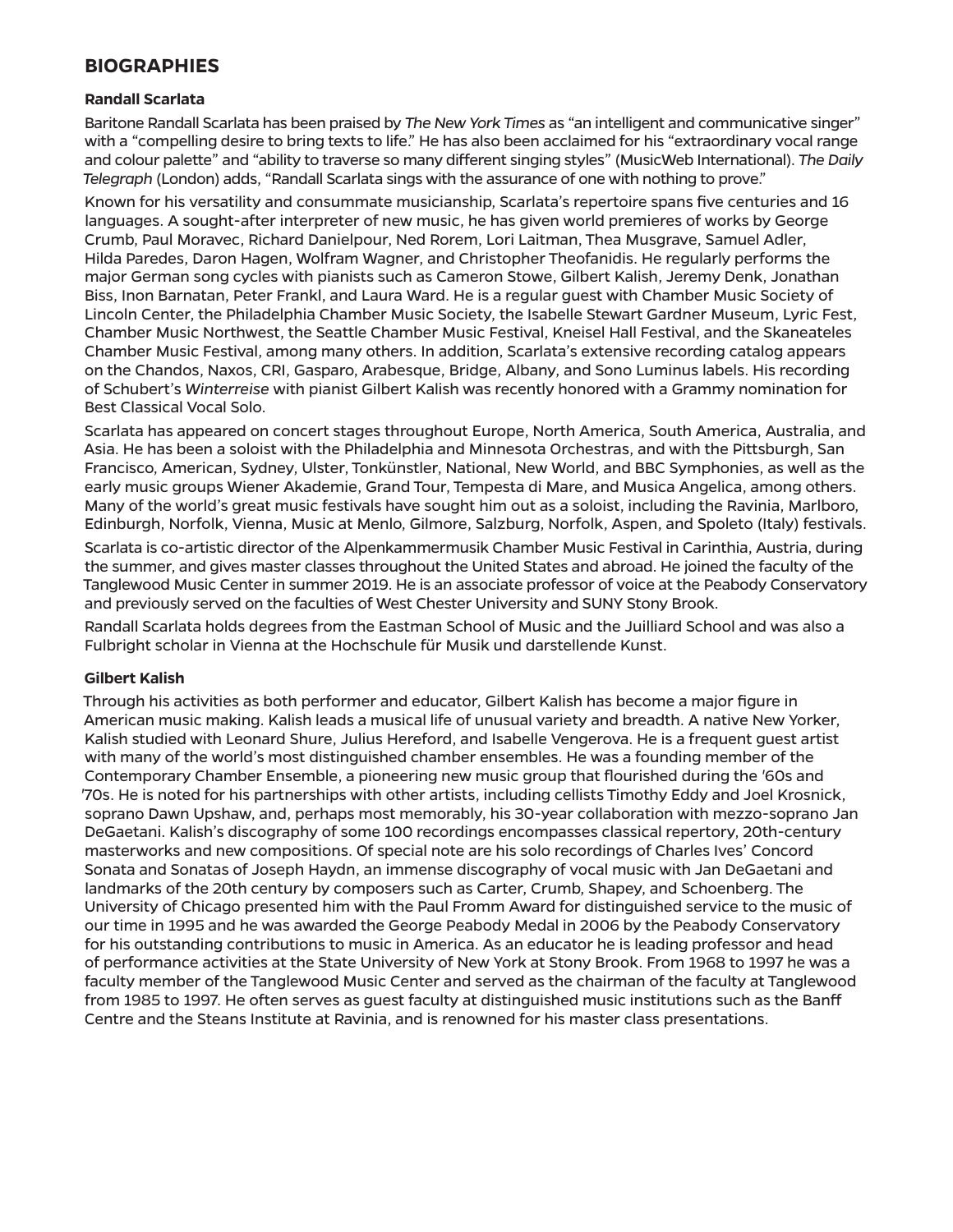# **PROGRAM NOTE**

Standing alone in Schubert's tiny "Death Apartment" in Vienna, it is not hard to imagine the last days of the composer's life. Suffering with the later stages of syphilis, Schubert's doctor recommended he move in with his brother Ferdinand, where his family could better look after him. There are several accounts of the dampness and cold in which the great composer wrote his last songs and chamber works and prepared the second half of *Winterreise* for publication. These last works are shaded with both darkness and light, with despair and the possibility of redemption — and as so often with Schubert, the heartbreaking, momentary shift to major for reflection on what could have been.

Historians frequently discuss the lack of a female lead in Schubert's own story. His adolescent crush on Therese Grob seems to have been only that, and his close relationships with gay men (Johann Mayrhofer and Franz von Schober, for example), whether sexual or not, were often stormy. Standing at just over five feet tall, his portly figure netted him the nickname "Schwammerl," or "little mushroom," and surely the syphilis symptoms of red flush and patchy hair loss did not help his situation. His jovial disposition and talent earned the affection and admiration of his circle of artistic friends, but he otherwise seems to have lived a solitary life on the fringe of society. It is not such a stretch to imagine that Schubert felt a kinship with the unhappy wanderer of *Winterreise*.

Throughout most of his life, Schubert seems to have found refuge in his close friends, literature, a good glass of rosé, and in writing music. Living in the shadow of Beethoven, few could believe there was another titan, albeit a gentler one, living in Vienna at the same time. Schubert scraped by as a composer, at last earning enough money to buy his first proper piano just a few months before he died. His extended forms and surprising modulations did not endear him to some of the Viennese public at the time, but led to a new synergy of words and music, and the development of true art song. His love for literature, and perhaps more importantly, his understanding of which poems would be heightened by music, sustained him. Even in his last days, when he no longer cared to eat, he asked his friend Franz von Schober to bring him book after book.

Schubert found some of his greatest inspiration in the poetry of his contemporary, Johann Ludwig Wilhelm Müller (1794–1827). The poet likewise had dreamed that someday a "kindred spirit" might come along and "hear the tunes behind the words." Unfortunately, the two never met — but what depth and beauty has been passed down from the union of their arts. Müller's poetry has its inspiration in the seemingly polar opposites of byronesque Romanticism and humble folksong. This combination must have resonated with the *gemütlich*, cusp composer, whose writing itself espouses the poise of the Classical period with the chromaticism, passion, and self-reflection of the Romantic era. Schubert worked and reworked the *Winterreise* section of Müller's *Gedichte aus den hinterlassenen Papieren eines reisenden Waldhornisten*, taking license to reorder poems as he saw fit. He presents us with a clear musical and emotional path for the journey.

Schubert guides us through the cycle of songs with a deft, nearly expressionist take on Müller's haunting words. Using an economy of notes that fully express regret, joy, horror, irony, and deepest sadness, the composer allows little room for sentimentality. Schubert's markings and instructions to the performers may be few, but are specific and potent. Rarely has an accent or portato carried such psychological weight.

*Winterreise* starts in a dark place and quickly seeks out even bleaker regions. A despondent young man chooses to leave town after a breakup with his beloved. The young couple was serious enough to have spoken of love, and marriage had been considered. Originally from another town, the young man ever felt a stranger. And so, he decides to leave at night, when there is less chance for an encounter with the young lady, or for derision from others. As he passes her home, he pauses to write "good night" upon the gate, so that she will know he thought of her as he left.

What follows is a journey through a barren, wintry landscape. As is typical of Romantic poetry, the outer world largely reflects the inner world of the wanderer. We encounter musical depictions of fickle weathervanes, frozen rivers hiding surging currents, a linden tree's whispering branches, mocking predatory birds, as well as hope, as a trembling, withered leaf in the wind. As our wanderer's state deteriorates, a cemetery is perceived as a full, unwelcoming inn, and three suns seem to appear in the frozen, arctic sky. Finally, on the outskirts of a small town, the wanderer meets a lone, destitute musician, the *Leiermann*, or hurdy-gurdy player.

There are many interpretations of the role of the hurdy-gurdy player in *Winterreise*. Even after many years of living with this song cycle, the haunting drone that is the basis of this song can still make one catch their breath. The unkempt hurdy-gurdy player is often seen as representing Death, who has until now eluded the wanderer on his journey. Sometimes, the poor musician is interpreted as a vision the wanderer has of himself — what he has become, living on the edge of society, begging with his music to stay alive. The hurdy-gurdy player is also the first person our wanderer encounters for which he has empathy. Perhaps his reaching out to this strange, old man represents a new beginning, a reaching out to humanity.

The wanderer's journey ends with two questions: "Strange old man, shall I go with you? Will you turn your hurdygurdy to my songs?" The musician does not answer with words, but with an excited swell, followed by a sparse, hushed, minor cadence.

—Randall Scarlata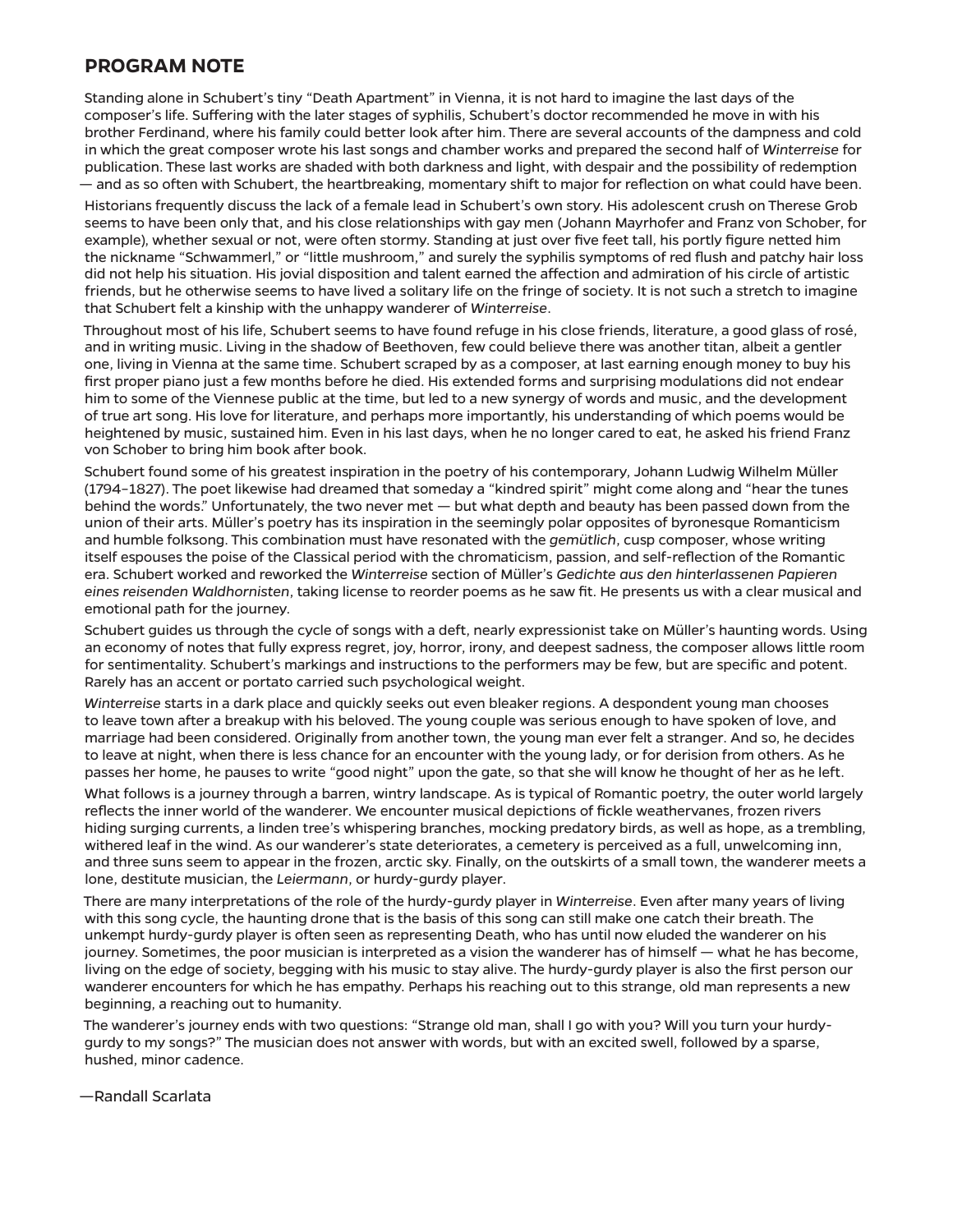# **LYRICS AND TRANSLATIONS**

*Winterreise,* **D. 911, Op. 89** Franz Schubert (1797–1828) Text by Wilhelm Müller Translations by Randall Scarlata

### **Gute Nacht**

Fremd bin ich eingezogen, Fremd zieh' ich wieder aus. Der Mai war mir gewogen Mit manchem Blumenstrauß.

Das Mädchen sprach von Liebe, Die Mutter gar von Eh', – Nun ist die Welt so trübe, Der Weg gehüllt in Schnee.

Ich kann zu meiner Reisen Nicht wählen mit der Zeit, Muß selbst den Weg mir weisen In dieser Dunkelheit.

Es zieht ein Mondenschatten Als mein Gefährte mit, Und auf den weißen Matten Such' ich des Wildes Tritt.

Was soll ich länger weilen, Daß man mich trieb hinaus? Laß irre Hunde heulen Vor ihres Herren Haus;

Die Liebe liebt das Wandern – Gott hat sie so gemacht – Von einem zu dem andern. Fein Liebchen, gute Nacht!

Will dich im Traum nicht stören, Wär schad' um deine Ruh', Sollst meinen Tritt nicht hören – Sacht, sacht die Türe zu!

Ich schreibe nur im Gehen An's Tor noch gute Nacht, Damit du mögest sehen, An dich hab' ich gedacht.

#### **Good Night**

A stranger I came here, A stranger I depart. May was kind to me With many flowers.

The girl spoke of love, Her mother even of marriage – Now the world is so gloomy, The road covered in snow.

I cannot choose the time To begin my journey, I must find my own way In this darkness.

A shadow of the moon travels With me as my companion, And upon the white fields I shall seek the deer's tracks.

Why should I stay here longer So that people can drive me away? Let stray dogs howl In front of their master's house;

Love loves to wander – God made it that way – From one to the other, My dear one, good night!

I don't wish to disturb your dreams, It would be a shame to wake you. You will not hear my steps, Softly, softly I will close the door!

As I pass by, I write Upon your gate: Good night, So that you may see That I thought of you.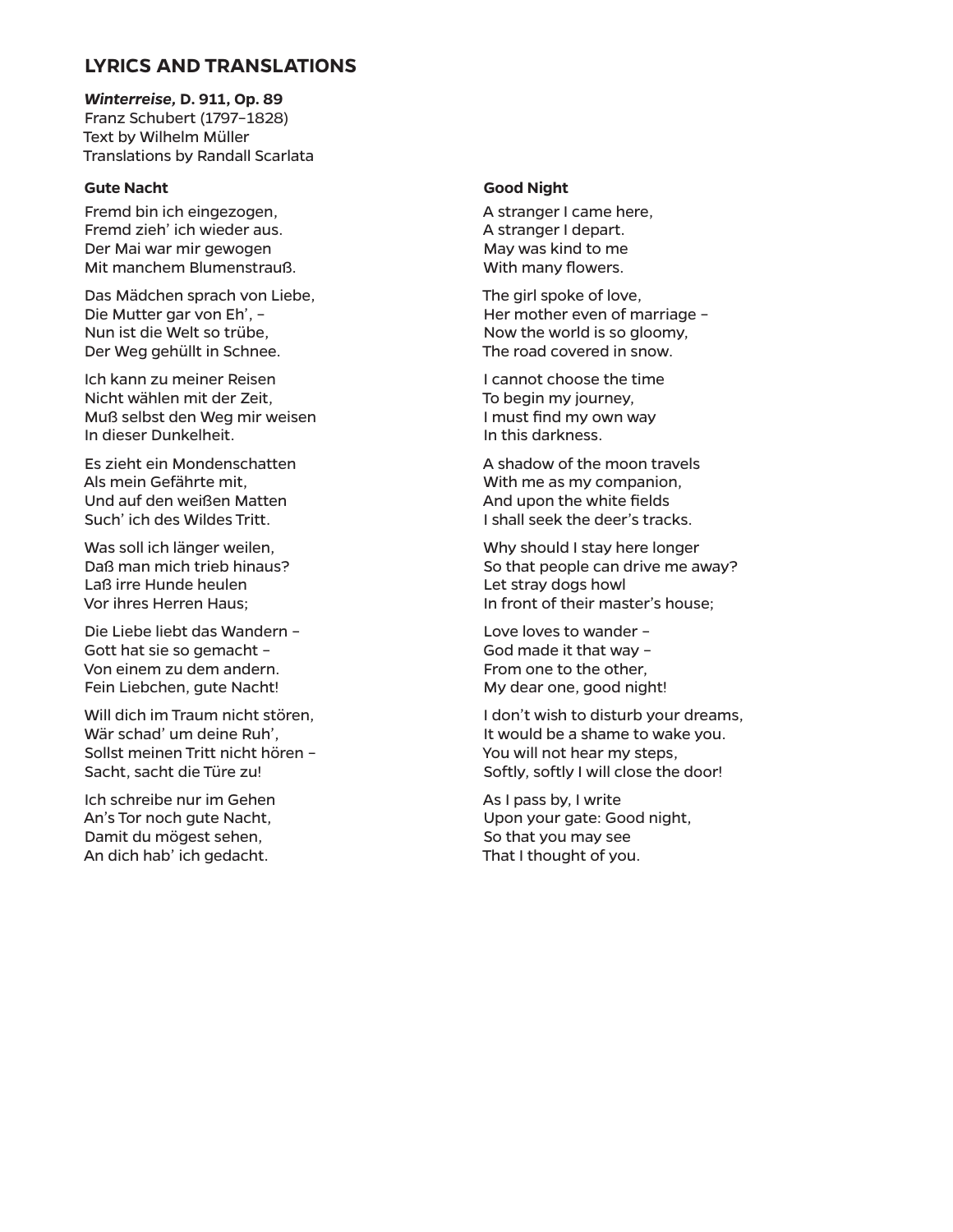### **Die Wetterfahne**

Der Wind spielt mit der Wetterfahne auf meines schönen Liebchens Haus. Da dacht ich schon in meinem Wahne, sie pfiff den armen Flüchtling aus.

Er hätt' es ehr bemerken sollen, des Hauses aufgestecktes Schild, so hätt' er nimmer suchen wollen im Haus ein treues Frauenbild.

Der Wind spielt drinnen mit den Herzen wie auf dem Dach, nur nicht so laut. Was fragen sie nach meinen Schmerzen? Ihr Kind ist eine reiche Braut.

### **Gefror'ne Tränen**

Gefror'ne Tränen fallen von meinen Wangen ab: Ob es mir denn entgangen, daß ich geweinet hab'?

Ei Tränen, meine Tränen, und seid ihr gar so lau, daß ihr erstarrt zu Eise wie kühler Morgentau?

Und dringt doch aus der Quelle der Brust so glühend heiß, als wolltet ihr zerschmelzen des ganzen Winters Eis!

#### **Erstarrung**

Ich such' im Schnee vergebens nach ihrer Tritte Spur, wo sie an meinem Arme durchstrich die grüne Flur.

Ich will den Boden küssen, durchdringen Eis und Schnee mit meinen heißen Tränen, bis ich die Erde seh'.

Wo find' ich eine Blüte, wo find' ich grünes Gras? Die Blumen sind erstorben der Rasen sieht so blaß.

Soll denn kein Angedenken ich nehmen mit von hier? Wenn meine Schmerzen schweigen, wer sagt mir dann von ihr?

Mein Herz ist wie erfroren, kalt starrt ihr Bild darin: Schmilzt je das Herz mir wieder fließt auch das Bild dahin.

#### **The Weathervane**

The wind plays with the weathervane Of my lovely darling's house. I thought, in my delusion, That it was mocking the poor fugitive.

He should really have noticed sooner That symbol above the house, Then he wouldn't have expected To find a faithful woman within.

The wind plays with the hearts inside As it does on the roof, only not as loudly. Why should they think about my grief? Their child is a rich bride.

#### **Frozen Tears**

Frozen drops fall Down from my cheeks. How did I not notice That I have been weeping?

Ah tears, my tears, Are you so lukewarm That you freeze to ice Like cool morning dew?

Yet you burst from the well Of my heart so burning hot, As if you wanted to melt All of winter's ice!

#### **Numbness**

I search the snow in vain For a trace of her steps. Where she, arm and arm with me, Crossed the green meadow

I want to kiss the ground, To penetrate ice and snow With my hot tears, Until I see the earth.

Where will I find a blossom. Where will I find green grass? The flowers are all dead, The grass has become so pale.

Shall I take no memento With me from this place? If my pain ceases, Who will then remind me of her?

My heart is as if dead, Her image frozen cold within it; If my heart ever thaws again, Her image will melt away, too!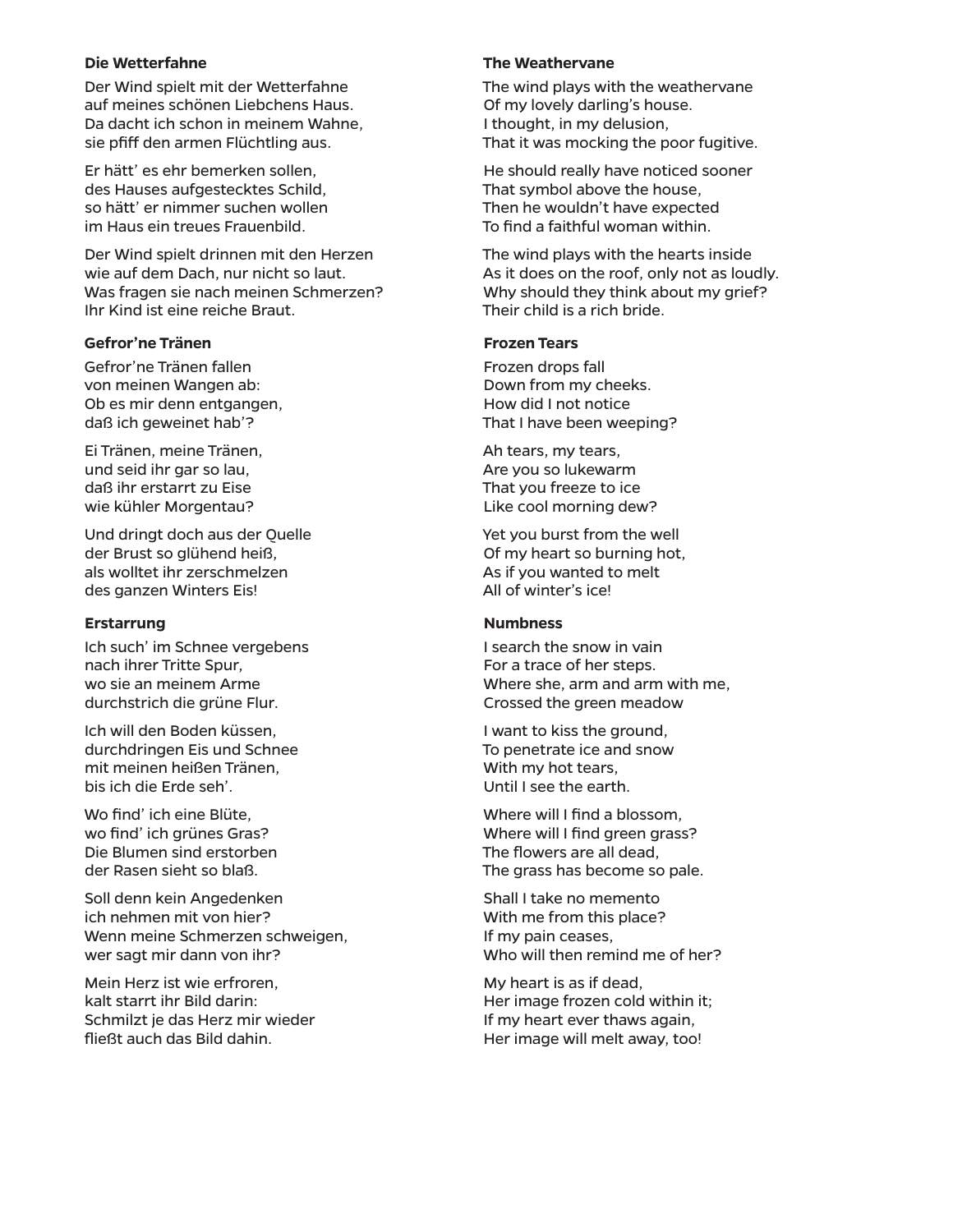#### **Der Lindenbaum**

Brunnen vor dem Tore, da steht ein Lindenbaum: Ich träumt in seinem Schatten so manchen süßen Traum.

Ich schnitt in seine Rinde so manches liebe Wort; es zog in Freud' und Leide zu ihm mich immer fort.

Ich mußt' auch heute wandern vorbei in tiefer Nacht, da hab' ich noch im Dunkel die Augen zugemacht.

Und seine Zweige rauschten, als riefen sie mir zu: Komm her zu mir, Geselle, hier find'st du deine Ruh'!

Die kalten Winde bliesen mir grad ins Angesicht; der Hut flog mir vom Kopfe, ich wendete mich nicht.

Nun bin ich manche Stunde entfernt von jenem Ort, und immer hör' ich's rauschen: Du fändest Ruhe dort!

#### **Wasserflut**

Manche Trän' aus meinen Augen ist gefallen in den Schnee; seine kalten Flocken saugen durstig ein das heiße Weh.

Wenn die Gräser sprossen wollen weht daher ein lauer Wind, und das Eis zerspringt in Schollen und der weiche Schnee zerrinnt.

Schnee, du weißt von meinem Sehnen, Sag' mir, wohin doch geht dein Lauf? Folge nach nur meinen Tränen, nimmt dich bald das Bächlein auf.

Wirst mit ihm die Stadt durchziehen, munt're Straßen ein und aus; Fühlst du meine Tränen glühen, da ist meiner Liebsten Haus.

# **The Linden Tree**

At the well by the gate There stands a linden tree; I dreamed in its shadow Many a sweet dream.

I carved in its bark Many a word of love; In joy and in sorrow I was always drawn to it.

Again today I had to travel Past it in the depths of night. Even though it was dark, I closed my eyes.

And its branches rustled, As if they called to me: "Come here to me, friend, Here you'll find your peace!"

The cold winds blew Right in my face; The hat flew off my head, I did not turn back.

Now I am many hours Away from that place, And still I hear the whispering: "Here you would find your peace!"

#### **Flood of Tears**

Many a tear from my eyes Has fallen in the snow; Its cold flakes absorb Thirstily my burning pain.

When it's time for the grass to sprout, A gentle wind blows, And the ice breaks apart And the soft snow melts away.

Snow, you know about my longing, Tell me, where does your course lead? Just follow my tears, The brook will soon take you up.

You will follow the brook into the town, In and out of its cheerful streets; When you feel my tears burning, You will have reached my sweetheart's house.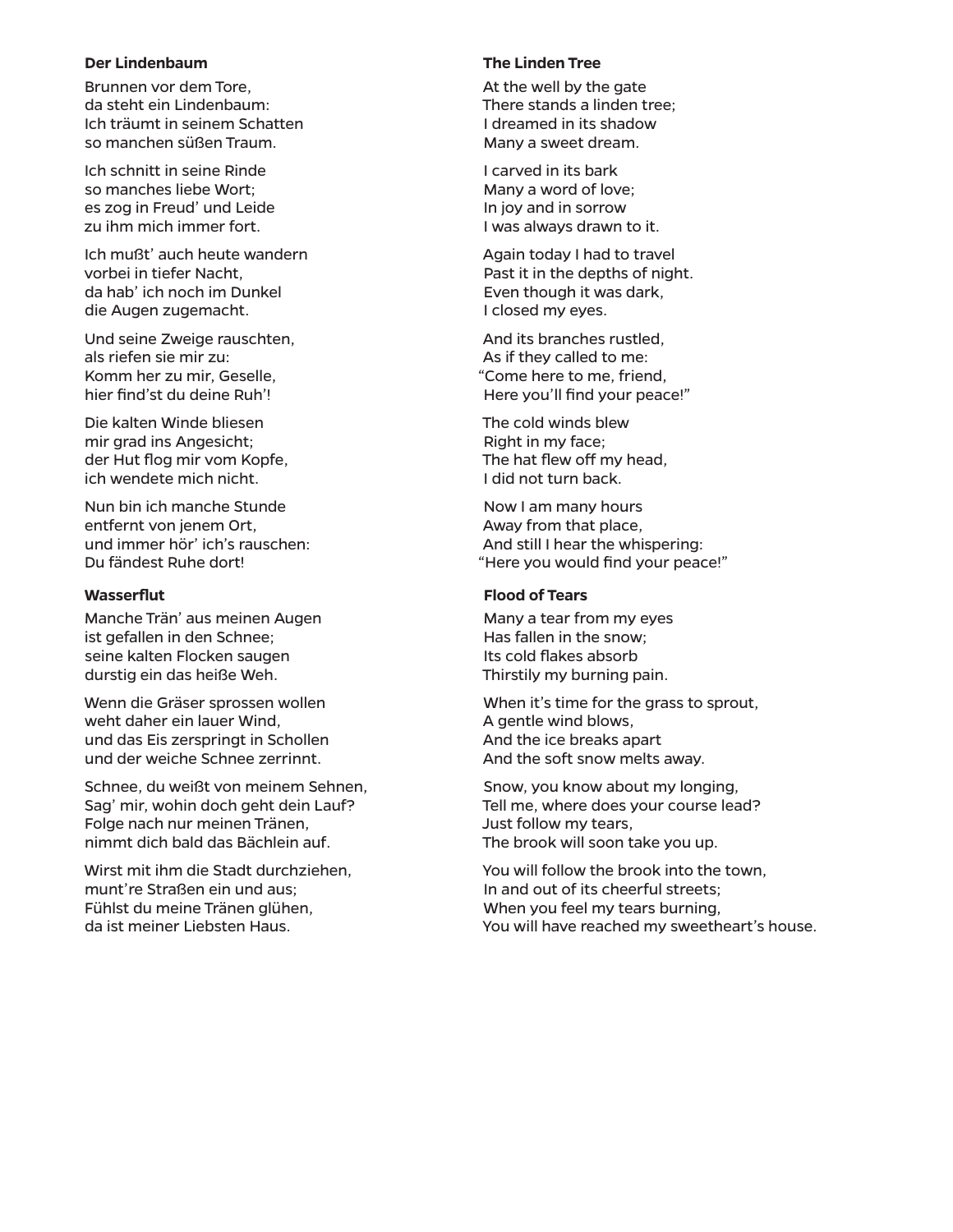### **Auf dem Flusse**

Der du so lustig rauschtest, du heller, wilder Fluß, wie still bist du geworden, gibst keinen Scheidegruß.

Mit harter, starrer Rinde hast du dich überdeckt, liegst kalt und unbeweglich im Sande ausgestreckt.

In deine Decke grab' ich mit einem spitzen Stein den Namen meiner Liebsten und Stund und Tag hinein:

Den Tag des ersten Grußes, den Tag, an dem ich ging; um Nam' und Zahlen windet Sich ein zerbrochner Ring.

Mein Herz, in diesem Bache erkennst du nun dein Bild? Ob's unter seiner Rinde Wohl auch so reißend schwillt?

## **Rückblick**

Es brennt mir unter beiden Sohlen, Tret' ich auch schon auf Eis und Schnee, Ich möcht' nicht wieder Atem holen, Bis ich nicht mehr die Türme seh'.

Hab' mich an jeden Stein gestoßen, so eilt' ich zu der Stadt hinaus; die Krähen warfen Bäll' und Schloßen auf meinen Hut von jedem Haus.

Wie anders hast du mich empfangen, du Stadt der Unbeständigkeit! An deinen blanken Fenstern sangen die Lerch' und Nachtigall im Streit.

Die runden Lindenbäume blühten, die klaren Rinnen rauschten hell, und ach, zwei Mädchenaugen glühten. – Da war's gescheh'n um dich, Gesell'!

Kömmt mir der Tag in die Gedanken, möcht' ich noch einmal rückwärts seh'n, möcht' ich zurücke wieder wanken, vor ihrem Hause stille steh'n.

#### **At the River**

You who rushed along so cheerfully, You clear, wild river, How quiet you have become, You give no parting word.

With a hard, stiff crust You have covered yourself, You lie cold and unmoving, Outstretched in the sand.

In your cover, I carve With a sharp stone The name of my sweetheart And the hour and day.

The day of the first greeting, The day on which I left; Around the name and figures winds A broken ring.

My heart, in this stream Do you now recognize your image? And under its crust, Is there also such a raging torrent?

## **Looking Back**

It feels like burning under both my feet, Even though I walk on ice and snow; I do not wish to stop and catch my breath Until I can no longer see the town's spires.

I tripped on every stone As I hurried out of the town; The crows hurled chunks of snow and ice At my hat from every house.

How differently you received me before, You town of inconstancy! At your sparkling windows sang The lark and nightingale in competition.

The bushy linden trees bloomed, The clear streams rushed along brightly, And, ah, two maiden's eyes glowed – That was when your fate was sealed, friend!

Whenever that day enters my thoughts, I want to look back once more, I want to stumble back again And stand silently before her house.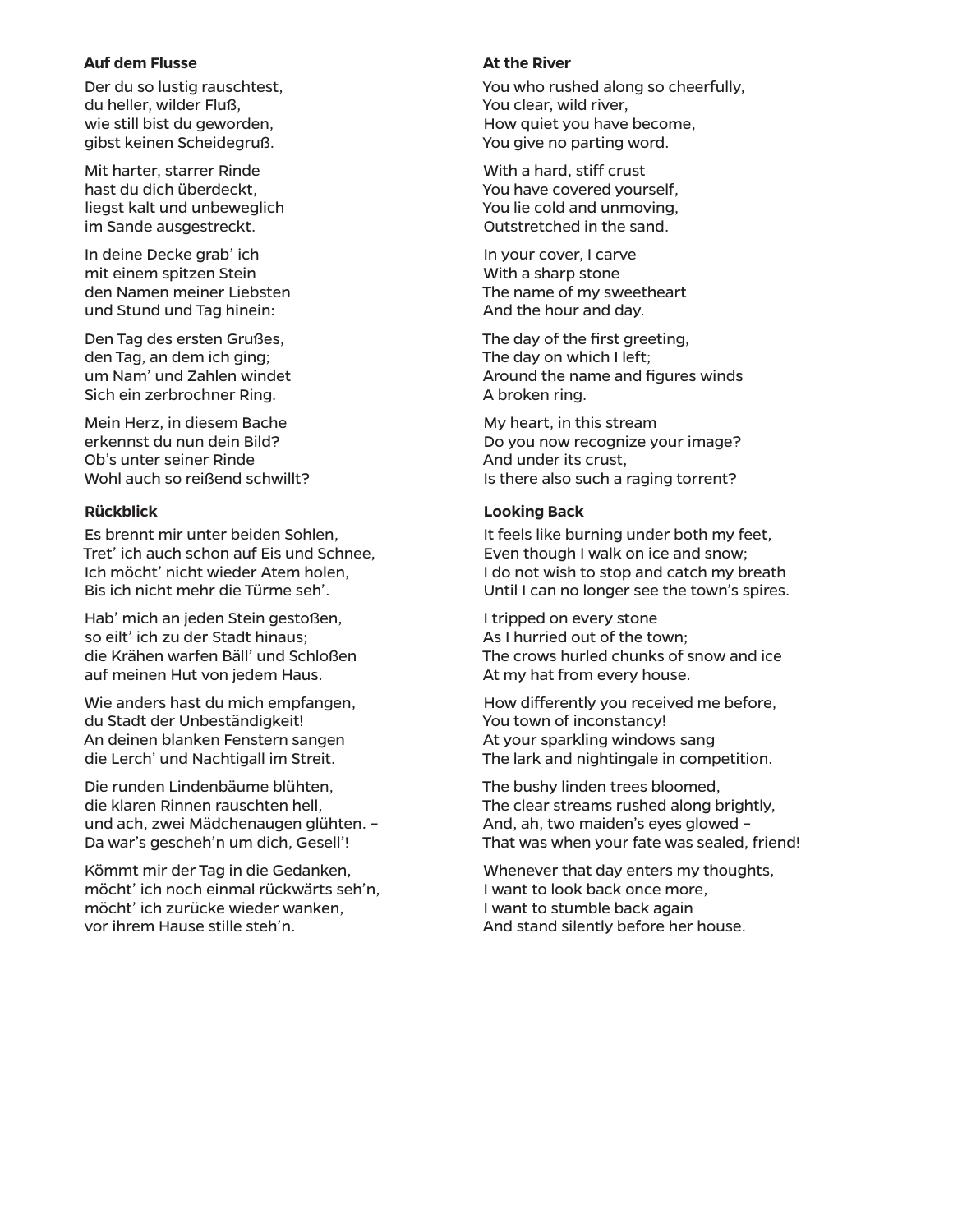### **Irrlicht**

In die tiefsten Felsengründe lockte mich ein Irrlicht hin: Wie ich einen Ausgang finde, liegt nicht schwer mir in dem Sinn.

Bin gewohnt das Irregehen, 's führt ja jeder Weg zum Ziel: Unsre Freuden, unsre Wehen, alles eines Irrlichts Spiel!

Durch des Bergstroms trock'ne Rinnen wind' ich ruhig mich hinab, jeder Strom wird's Meer gewinnen, jedes Leiden auch ein Grab.

## **Rast**

Nun merk' ich erst, wie müd' ich bin, da ich zur Ruh' mich lege: das Wandern hielt mich munter hin auf unwirtbarem Wege.

Die Füße frugen nicht nach Rast, es war zu kalt zum Stehen; der Rücken fühlte keine Last, der Sturm half fort mich wehen.

In eines Köhlers engem Haus hab' Obdach ich gefunden; doch meine Glieder ruh'n nicht aus: So brennen ihre Wunden.

Auch du, mein Herz, in Kampf und Sturm so wild und so verwegen, fühlst in der Still' erst deinen Wurm mit heißem Stich sich regen!

# **Frühlingstraum**

Ich träumte von bunten Blumen, So wie sie wohl blühen im Mai; Ich träumte von grünen Wiesen, Von lustigem Vogelgeschrei.

Und als die Hähne krähten, Da ward mein Auge wach; Da war es kalt und finster, Es schrieen die Raben vom Dach.

Doch an den Fensterscheiben, Wer malte die Blätter da? Ihr lacht wohl über den Träumer, Der Blumen im Winter sah?

Ich träumte von Lieb' um Liebe, Von einer schönen Maid, Von Herzen und von Küssen, Von Wonn' und Seligkeit.

Und als die Hähne kräten, Da ward mein Herze wach; Nun sitz ich hier alleine Und denke dem Traume nach.

Die Augen schließ' ich wieder, Noch schlägt das Herz so warm. Wann grünt ihr Blätter am Fenster? Wann halt' ich mein Liebchen im Arm?

## **Will O' The Wisp**

Into the deepest mountain chasms A will o' the wisp has lured me; How I will find a way out Does not weigh on my thoughts.

I'm used to going astray, And truly, every way leads to the goal. Our joys, our sorrows, Are all a will o' the wisp's game!

Through the mountain stream's dry channel I wend my way calmly downward. Every river finds its way to the ocean, And every sorrow to its grave.

## **Rest**

Only now do I notice how tired I am, As I lay myself down to rest; Walking kept me going strong On the inhospitable road.

My feet didn't ask for rest, It was too cold to stand still, My back felt no burden, The storm helped to blow me onward.

In a charcoal-burner's tiny house I have found shelter; But my limbs won't relax, Their wounds burn so much.

You, too, my heart, in strife and storm So wild and so bold: Feel now, in this silence, The serpent with its burning sting!

# **Dream of Spring**

I dreamed of colorful flowers, The way they bloom in May; I dreamed of green meadows, Of happy bird calls.

And when the roosters crowed, My eye awakened; It was cold and dark, The ravens shrieked on the roof.

But on the windowpanes – Who painted the leaves there? Are you laughing at the dreamer Who saw flowers in winter?

I dreamed of love reciprocated, Of a beautiful girl, Of hearts and of kissing, Of joy and bliss.

And when the roosters crowed, My heart awakened; Now I sit here alone And still think of the dream.

I close my eyes again, Still, my heart beats so warmly. When will you leaves on the window turn green? When will I hold my beloved in my arms?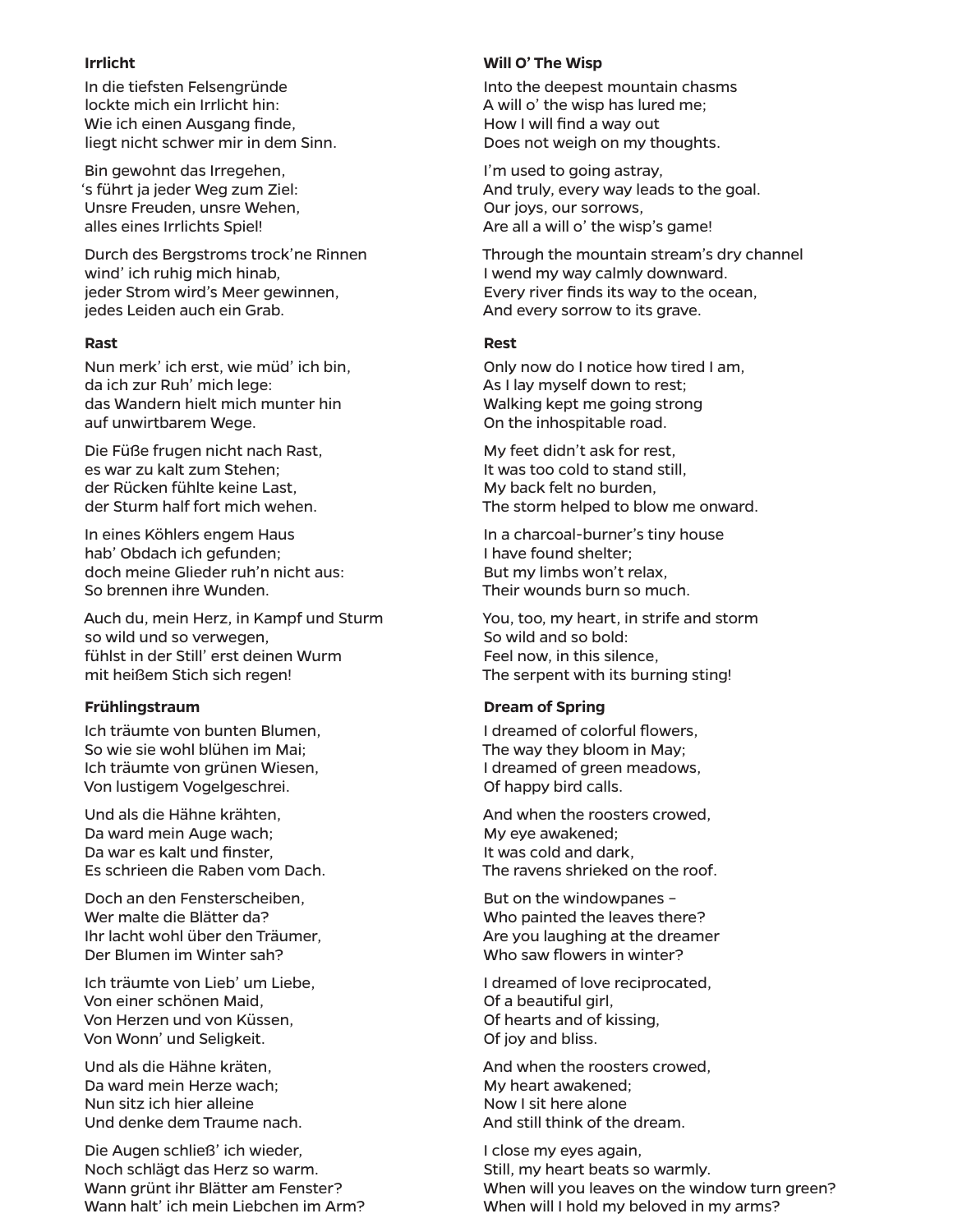### **Einsamkeit**

Wie eine trübe Wolke durch heit're Lüfte geht, wenn in der Tanne Wipfel ein mattes Lüftchen weht:

So zieh ich meine Straße dahin mit trägem Fuß, durch helles, frohes Leben, einsam und ohne Gruß.

Ach, daß die Luft so ruhig! Ach, daß die Welt so licht! Als noch die Stürme tobten, war ich so elend nicht.

# **Die Post**

Von der Straße her ein Posthorn klingt. Was hat es, daß es so hoch aufspringt, mein Herz?

Die Post bringt keinen Brief für dich. Was drängst du denn so wunderlich, mein Herz?

Nun ja, die Post kömmt aus der Stadt, wo ich ein liebes Liebchen hatt', mein Herz!

Willst wohl einmal hinüberseh'n und fragen, wie es dort mag geh'n, mein Herz?

# **Der greise Kopf**

Der Reif hatt' einen weißen Schein mir übers Haar gestreuet; da glaubt' ich schon ein Greis zu sein Und hab' mich sehr gefreuet.

Doch bald ist er hinweggetaut, hab' wieder schwarze Haare, daß mir's vor meiner Jugend graut – wie weit noch bis zur Bahre!

Vom Abendrot zum Morgenlicht ward mancher Kopf zum Greise. Wer glaubt's? und meiner ward es nicht auf dieser ganzen Reise!

# **Die Krähe**

Eine Krähe war mit mir Aus der Stadt gezogen, Ist bis heute für und für Um mein Haupt geflogen.Krähe, wunderliches Tier, Willst mich nicht verlassen? Meinst wohl, bald als Beute hier Meinen Leib zu fassen? Nun, es wird nicht weit mehr geh'n An dem Wanderstabe. Krähe, laß mich endlich seh'n, Treue bis zum Grabe!

### **Solitude**

As a dreary cloud Moves through a clear sky, When in the tops of the fir trees, A faint breeze blows,

This is how I travel my path, Onward with heavy step, Through bright, happy life, Solitary and without a greeting.

Oh, how still the air is! Oh, how bright the world is! When the storms were still raging, I was not so miserable.

## **The Post**

From the highroad a posthorn sounds. What is it - why do you leap so high, My heart?

The post does not bring a letter for you, Why the strange compulsion, My heart?

Of course, the post comes from the town, Where I once had a dear sweetheart. My heart!

Would you really like to take a look over there, And ask how things are going, My heart?

### **The Old Man's Head**

The frost has spread a white sheen All over my hair; I thought I had become an old man And was very pleased about it.

But soon it melted away, Again, I have black hair, I am horrified by my youth – How much further to the grave!

From sunset to dawn Many a head has turned white. Who would believe it? Mine has not Over this whole journey!

### **The Crow**

A crow has accompanied me Since I left the town, Until today, back and forth, It circled over my head. Crow, you strange creature, Will you not leave me? Do you mean to seize me As your prey? Well, it won't be much longer that I wander on this road. Crow, let me finally see Loyalty unto the grave!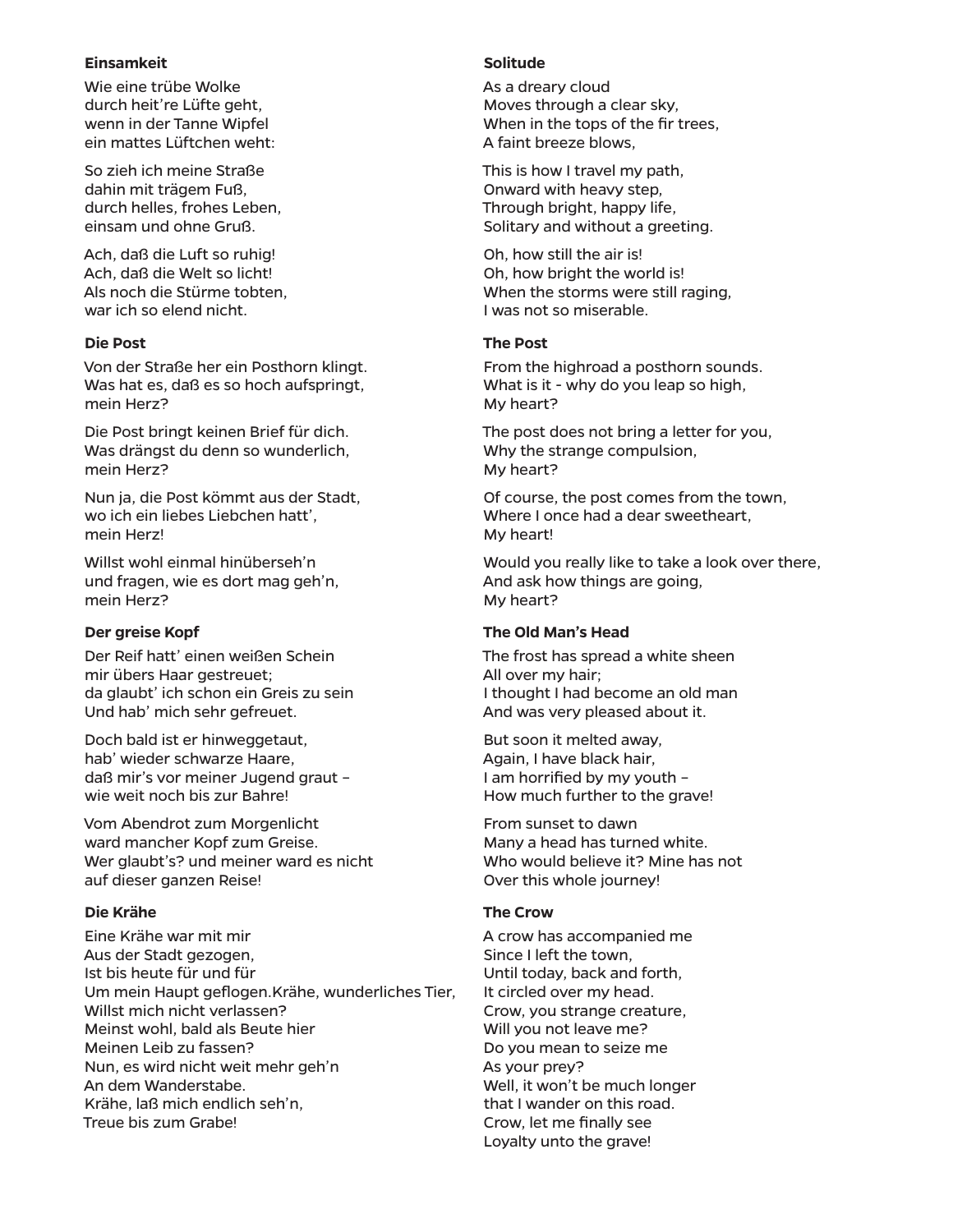### **Letzte Hoffnung**

Hie und da ist an den Bäumen manches bunte Blatt zu seh'n, und ich bleibe vor den Bäumen oftmals in Gedanken steh'n.

Schaue nach dem einen Blatte, hänge meine Hoffnung dran; spielt der Wind mit meinem Blatte, zittr' ich, was ich zittern kann.

Ach, und fällt das Blatt zu Boden, fällt mit ihm die Hoffnung ab; fall' ich selber mit zu Boden, wein' auf meiner Hoffnung Grab.

## **Im Dorfe**

Es bellen die Hunde, es rascheln die Ketten; es schlafen die Menschen in ihren Betten, träumen sich manches, was sie nicht haben, tun sich im Guten und Argen erlaben:

Und morgen früh ist alles zerflossen. Je nun, sie haben ihr Teil genossen und hoffen, was sie noch übrig ließen, doch wieder zu finden auf ihren Kissen.

Bellt mich nur fort, ihr wachen Hunde, laßt mich nicht ruh'n in der Schlummerstunde! Ich bin zu Ende mit allen Träumen was will ich unter den Schläfern säumen?

# **Der stürmische Morgen**

Wie hat der Sturm zerrissen des Himmels graues Kleid! Die Wolkenfetzen flattern umher im matten Streit.

Und rote Feuerflammen zieh'n zwischen ihnen hin; Das nenn' ich einen Morgen so recht nach meinem Sinn!

Mein Herz sieht an dem Himmel gemalt sein eig'nes Bild – es ist nichts als der Winter, der Winter, kalt und wild!

# **Täuschung**

Ein Licht tanzt freundlich vor mir her, ich folg' ihm nach die Kreuz und Quer; ich folg' ihm gern und seh's ihm an, daß es verlockt den Wandersmann. Ach! wer wie ich so elend ist, gibt gern sich hin der bunten List, die hinter Eis und Nacht und Graus ihm weist ein helles, warmes Haus. und eine liebe Seele drin – nur Täuschung ist für mich Gewinn!

#### **Last Hope**

Here and there on the trees Are colored leaves to be seen. And I stop in front of the trees Often, lost in thought.

I watch a particular leaf And pin my hopes on it; If the wind plays with my leaf, My whole being trembles.

Ah, and if the leaf falls to earth, My hope falls along with it. I fall to earth as well, And weep on the grave of my hope.

## **In the Village**

The dogs bark, the chains rattle, The people sleep in their beds, Dreaming of things they don't have, Refreshing themselves in good and bad.

And in the morning all has vanished. Then, after they've had their share of pleasure, They hope they might still be able to find Something left over on their pillows.

Go on barking at me, vigilant dogs, Don't let me rest when it's time for slumber. I am finished with all my dreams. Why should I linger among the sleepers?

### **The Stormy Morning**

How the storm has torn open The heavens' grey cover! The remains of clouds flutter Around in weary strife.

And fiery red flames Dart around among them; That's what I call a morning That really fits my mood!

My heart sees in the heavens Its own image painted - It's nothing but the winter, Winter, cold and wild!

# **Illusion**

A light dances in a friendly way before me, I follow it here and there; I follow it gladly and watch it, How it entices the wanderer. Ah, a man as wretched as I am Happily gives himself over to the trick That, beyond the ice and night and fear, A bright, warm house is waiting. And a loving soul within – Only illusion lets me win!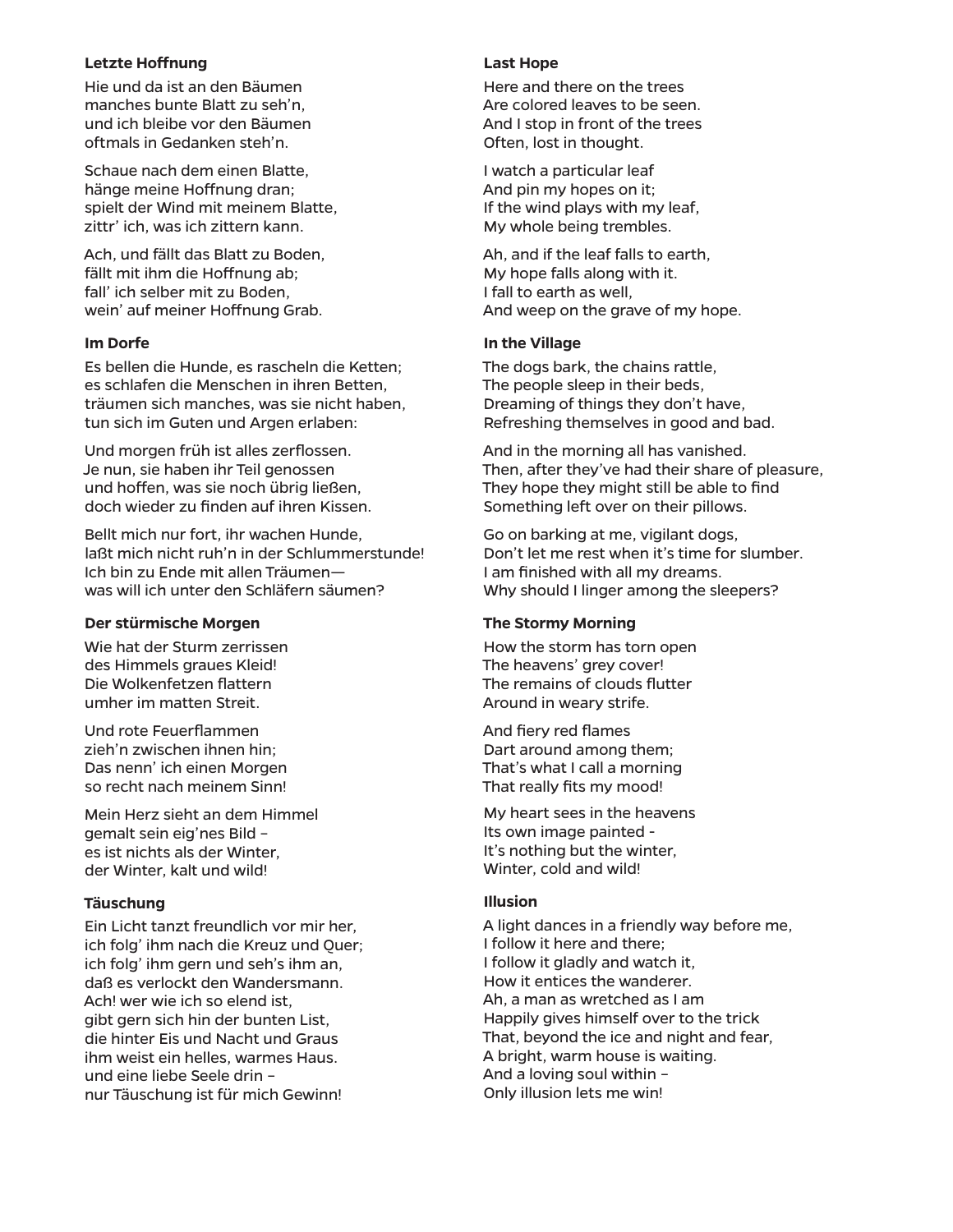### **Der Wegweiser**

Was vermeid' ich denn die Wege, wo die ander'n Wand'rer gehn, suche mir versteckte Stege durch verschneite Felsenhöh'n?

Habe ja doch nichts begangen, daß ich Menschen sollte scheu'n, – welch ein törichtes Verlangen treibt mich in die Wüstenei'n?

Weiser stehen auf den Strassen, weisen auf die Städte zu, und ich wand're sonder Maßen ohne Ruh' und suche Ruh'.

Einen Weiser seh' ich stehen unverrückt vor meinem Blick; eine Straße muß ich gehen, die noch keiner ging zurück.

#### **Das Wirtshaus**

Auf einen Totenacker hat mich mein Weg gebracht; Allhier will ich einkehren, hab' ich bei mir gedacht.

Ihr grünen Totenkränze könnt wohl die Zeichen sein, die müde Wand'rer laden ins kühle Wirtshaus ein.

Sind denn in diesem Hause die Kammern all' besetzt? Bin matt zum Niedersinken, bin tödlich schwer verletzt.

O unbarmherz'ge Schenke, doch weisest du mich ab? Nun weiter denn, nur weiter, mein treuer Wanderstab!

### **Mut!**

Fliegt der Schnee mir ins Gesicht, schüttl' ich ihn herunter. Wenn mein Herz im Busen spricht, sing' ich hell und munter.

Höre nicht, was es mir sagt, habe keine Ohren; fühle nicht, was es mir klagt, Klagen ist für Toren.

Lustig in die Welt hinein gegen Wind und Wetter! Will kein Gott auf Erden sein, sind wir selber Götter!

#### **The Sign Post**

Why do I avoid the routes That the other travelers take? Why search out the hidden pathways Through the snowy mountain cliffs?

I've done nothing wrong That I should shy away from mankind – What is this foolish compulsion That drives me into desolation?

Sign posts stand along the routes Pointing to the cities, And I wander ever further Without rest and look for rest.

I see a sign post standing there, Fixed before my gaze. I must travel a road From which no one ever returned.

# **The Inn**

My way has led me To a graveyard; Here I'll settle in, I feel as if I am home.

You, green funereal wreaths, Must be the sign That invites weary travelers Into the cool inn.

Tell me, are all the rooms In this house full? I'm tired enough to drop, I feel mortally wounded.

Oh, merciless inn, You also turn me away? Well, onward then, still further, My faithful walking staff!

### **Courage**

If the snow flies in my face, I shake it off again. When my heart speaks in my breast, I sing loudly and cheerfully.

I don't hear what it says to me, I have no ears to listen; I don't feel what it laments, Lamenting is for fools.

Happily into the world I go, Facing wind and weather! If there's no God upon the earth, Then we ourselves are Gods!